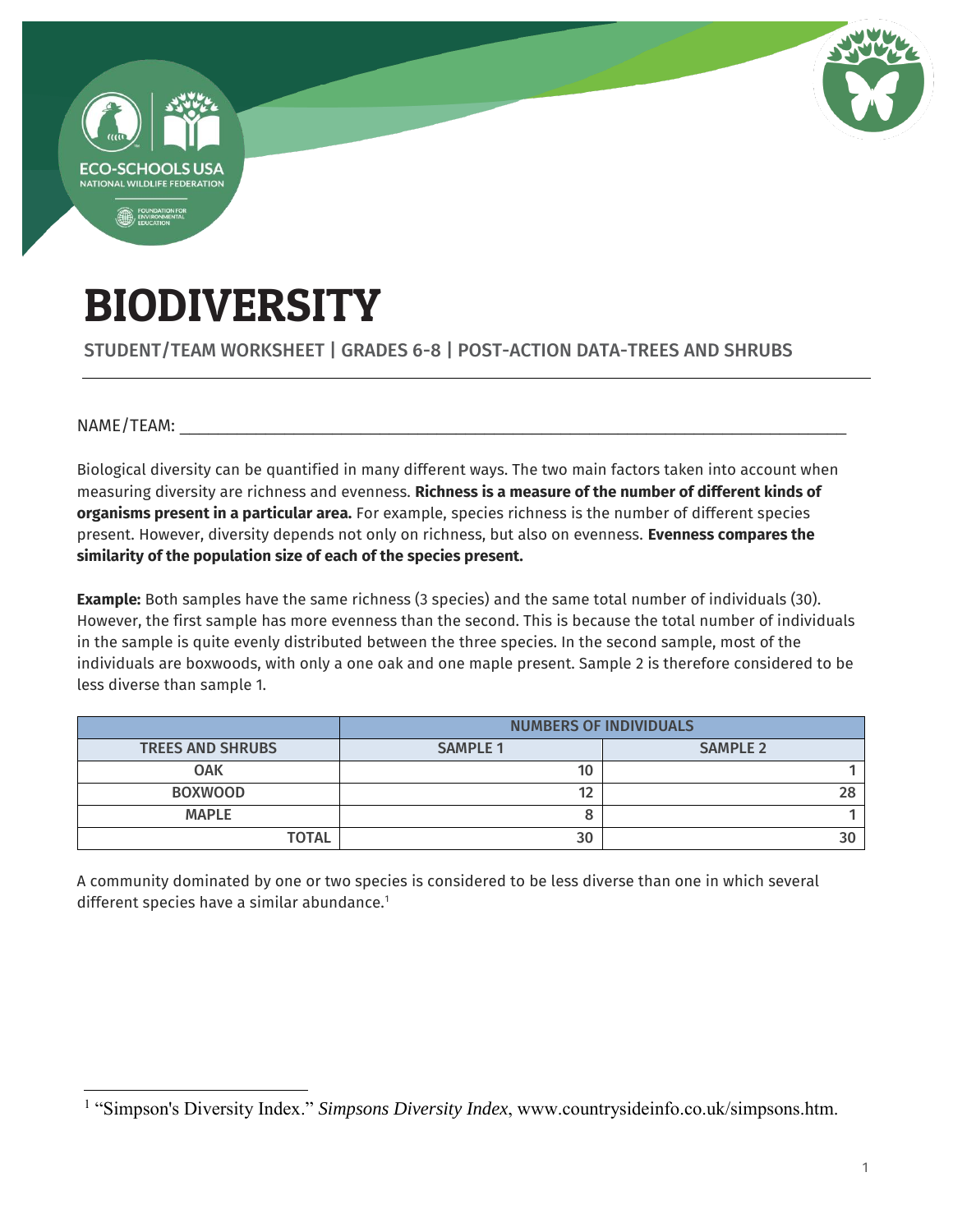





The team needs to observe the entire space. Slowly look up, down and all around the observation area, including the ground.

Use the SEEK app (Apple) or Google Lens app (Android), local field guides and/or local experts to provide identification assistance. If the name of the tree or shrub cannot be found, enter a description.

| 1.<br><b>CATEGORY</b><br>(TREE OR SHRUB) | <b>NAME OR DESCRIPTION</b> | <b>QUANTITY</b> | <b>ALIVE</b> | DEAD | NOTTOH |
|------------------------------------------|----------------------------|-----------------|--------------|------|--------|
| <b>EXAMPLE. TREE</b>                     | <b>SOUTHERN MAGNOLIA</b>   | $\mathbf{3}$    | $\mathbf{3}$ |      |        |
|                                          |                            |                 |              |      |        |
|                                          |                            |                 |              |      |        |
|                                          |                            |                 |              |      |        |
|                                          |                            |                 |              |      |        |
|                                          |                            |                 |              |      |        |
|                                          |                            |                 |              |      |        |
|                                          |                            |                 |              |      |        |
|                                          |                            |                 |              |      |        |
|                                          |                            |                 |              |      |        |
|                                          |                            |                 |              |      |        |
|                                          | <b>TOTALS</b>              |                 |              |      |        |

2. Total number of trees and shrubs combined within the inventory site. (if number of trees and shrubs is greater than 50 write 50+)

### 3. **Richness**

Number of different tree types \_\_\_\_\_

### 4. **Richness**

Number of different shrub types \_\_\_\_\_